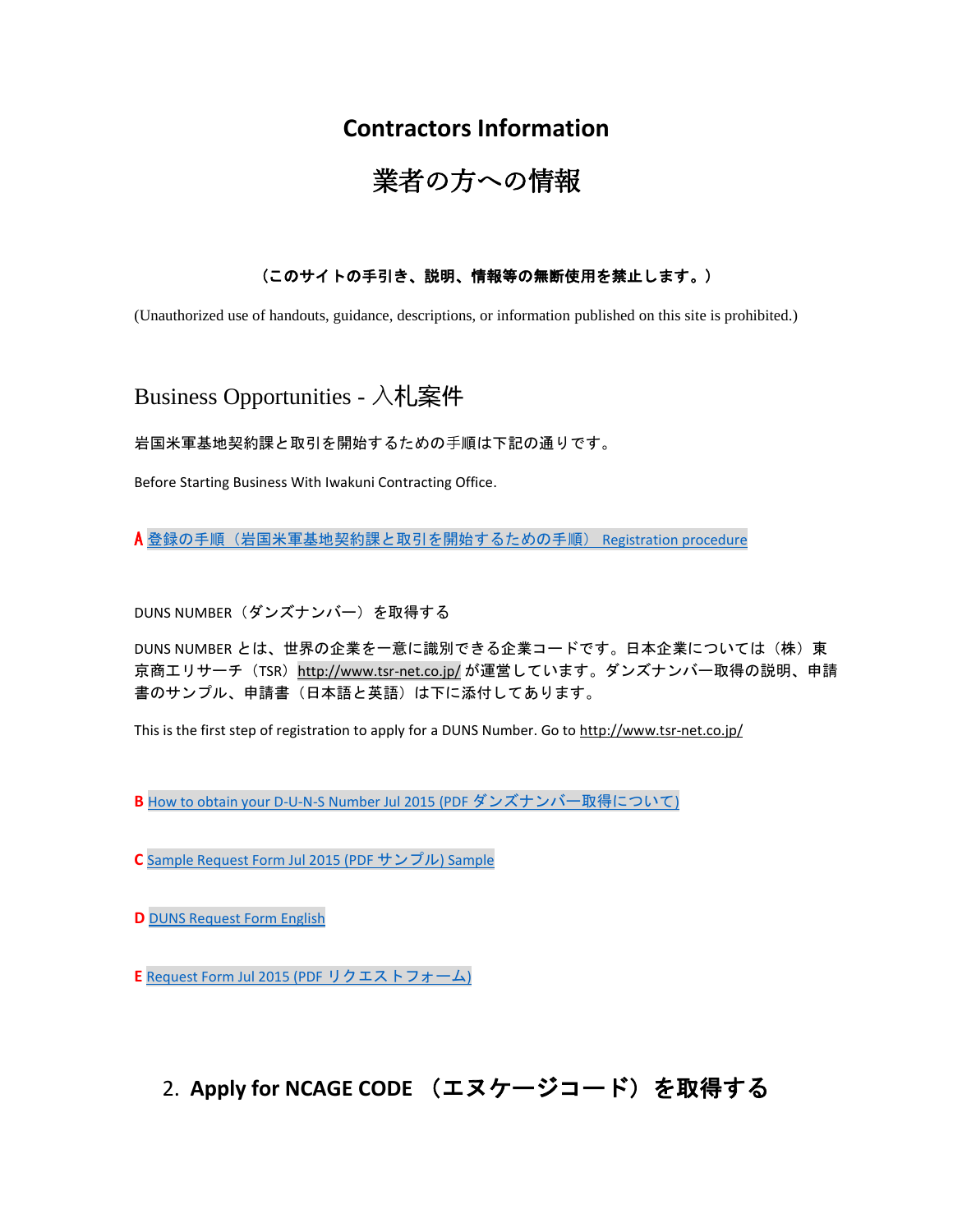NCAGE CODE とは、米連邦政府と現在取引がある、または取引を予定している会社を認識するための 5 桁の企業識別コードです。入札参加前には登録が必要です。エヌケージコード申請は NATO SUPPORT AND PROCUREMENT AGENCY (NSPA)のウェブサイト(https://www.nspa.nato.int/en/index.htm) でおこないます。下の添付書類を参考にしてください。

This is the second step of registration. To apply for a NCAGE CODE please go to <https://www.nspa.nato.int/en/index.htm>

**F** [NCAGE Code Request Screen](https://www.mcasiwakuni.marines.mil/Portals/112/Docs/contracting/F.pdf)

**G** NCAGE [コード取得・更新について](https://www.mcasiwakuni.marines.mil/Portals/112/Docs/contracting/G.pdf) Renew NCAGE CODE

Beta SAM

**H** [Beta SAM](https://www.mcasiwakuni.marines.mil/Portals/112/Docs/contracting/H.pdf) の登録

### 3. **SAM**(サム)にアクセスし会社登録する

SAM とは、米連邦政府の業者登録サイトです。登録は SAM のサイトで行います。登録には、ダンズ ナンバーとエヌケージコードが必要です。

サムへの具体的な登録方法については、

SAM Website

及び下記をご覧ください。

Sam Registration is the last step. In order to register for a SAM, you will need a DUNS number and NCage code.

**I** SAM [新規登録](https://www.mcasiwakuni.marines.mil/Portals/112/Docs/contracting/I.pdf) New registration

**J** SAM [入力時の注意事項](https://www.mcasiwakuni.marines.mil/Portals/112/Docs/contracting/J.pdf) Precautions

**K** [Notarized Letter](https://www.mcasiwakuni.marines.mil/Portals/112/Docs/contracting/K.pdf) について About Notarized letter

# 4. **⼊札案件を探**す Find bid